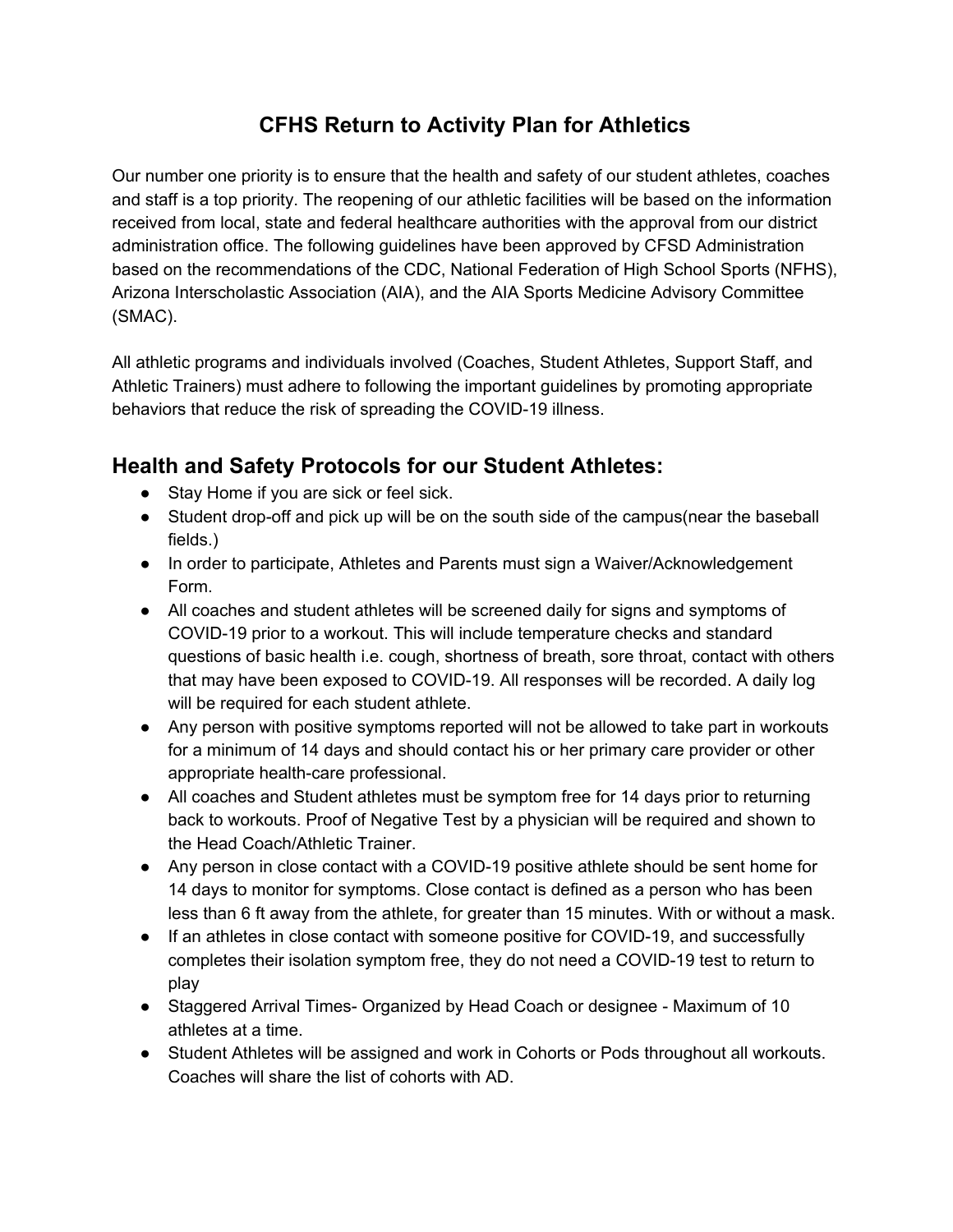- ● Each Player must dress appropriately, come ready to play and have their own equipment i.e.balls, athletic pads, towel.
- ● Display healthy hygiene i.e. wash hands frequently for 20 seconds, cover your mouth and face if you sneeze or cough, shower immediately at home and wash clothing at the conclusion of every workout. Keep hands off and away from your face.
- ● Shower at home before and after practice, placing clothes in a place to be washed that other people living in your house are not in contact with.
- Wearing of a cloth mask is required by coaches and support staff at all times.
- ● All student athletes will wear a mask prior to workouts, during is optional, and at the conclusion of the workout.
- No Sharing of water, towels, food, or any personal equipment.
- Each athlete should bring with them a gallon of water if not more.
- ● Social Distancing- Maintain 6ft radius throughout the workouts. Standard work spaces will need to be created by coaches with tape or paint for their workout area.
- ● Locker rooms will not be available. Restrooms will be limited and for emergency use only.
- No Physical contact with others i.e. high fives, fist bumps, and hugs of any kind.
- ● Adequate cleaning schedules will be created and implemented for all athletic facilities to mitigate any communicable diseases. Schedules will consist of cleaning the facility prior to each workout, after each workout, and nightly by custodial personnel.
- ● Prior to an individual or groups of individuals entering a facility, hard surfaces within that facility should be wiped down and sanitized (chairs, furniture in meeting rooms, locker rooms, weight room equipment, bathrooms, athletic training room tables, etc.).
- ● Hand sanitizer should be plentiful and available to individuals as they transfer from place to place.
- ● Weight equipment will be wiped down thoroughly before and after an individual's use of equipment.
- ● Appropriate clothing/shoes should be worn at all times in the weight room to minimize sweat from transmitting onto equipment/surfaces.
- ● Any equipment such as weight benches, athletic pads, etc. having holes with exposed foam will be covered.
- ● Our COVID-19 point of contact for each of your programs i. Athletic trainer ii. School nurse iii. Athletic director

# **Entry/Exit Procedures**

- ● All student-athletes are required to follow specific entry/exit procedures. These predetermined routes will differ between sports.
- ● Football players will enter towards the South East gym entrance, they will check in and proceed through the ropes course field, exiting through the south gate of the ropes course field.
- ● Volleyball, Cheer, and Pomline athletes will enter through the west side of the ropes course field, on the track. From there they will enter the field through the south west gate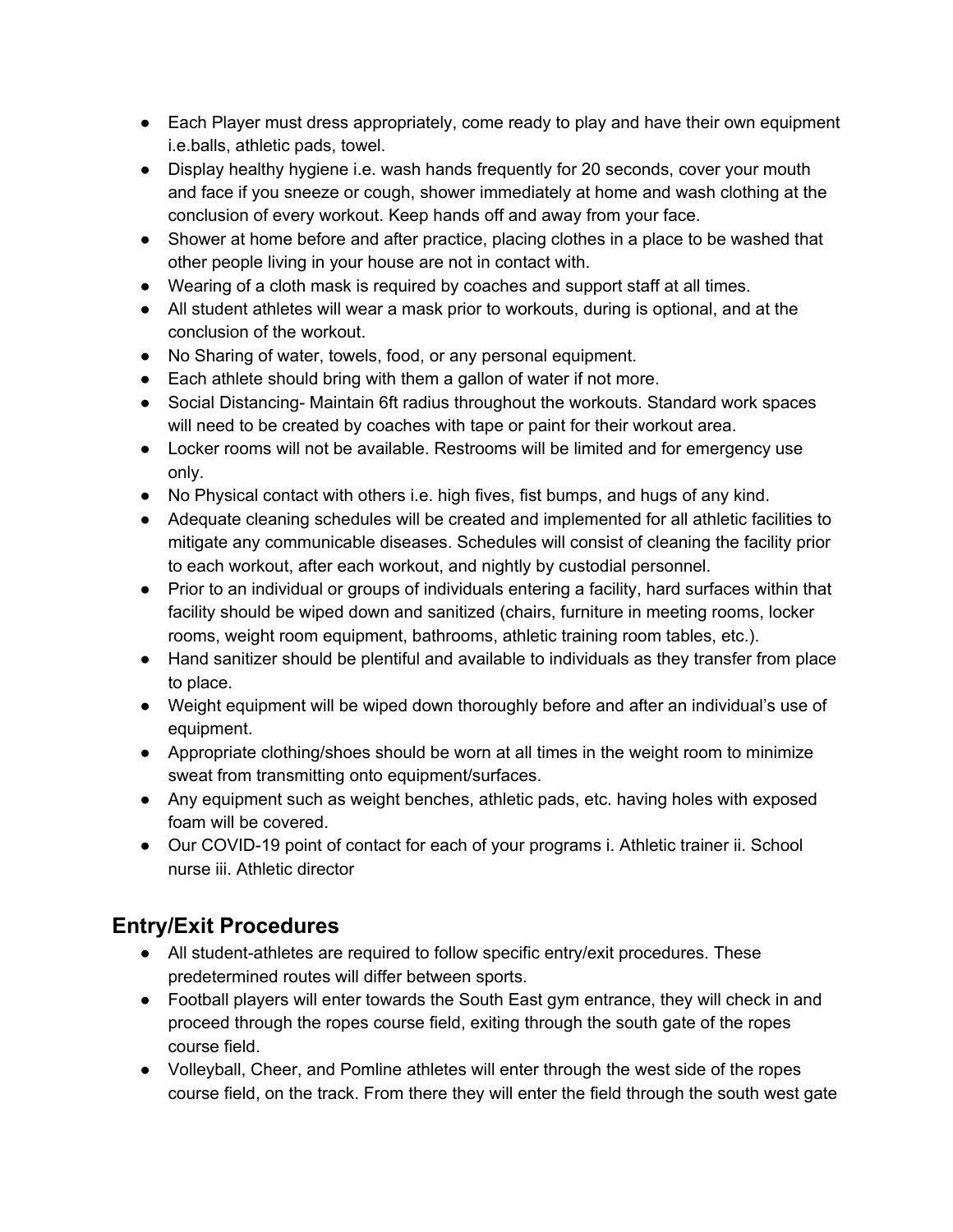at the end of the stadium to check in, exiting through the south gate of the ropes course field, or proceeding directly into the gym.

- ● Cross Country and Swim will enter through the west side of the ropes course field, on the track. From there they will enter the field through the south west gate at the end of the stadium to check in, exiting through the south gate of the ropes course field.
- Access to the tunnel and inside the gym will be limited to emergency use only.
- ● These procedures are subject to change, depending on the phasing and circumstances determined by the AD or AT.
- ● Parking locations will be predetermined for each group and staggered start times will be required to minimize interactions when student student-athletes are arriving and departing.
- Check in waiting area will be at the south end of the stadium field.
- Screening checkpoint will be managed by CFHS coaches and Athletic Trainer.
- ● Coaches will escort their pod through their designated entry/exit paths, to their practice areas.
- ● This is THE ONLY permissible entry for employees/student-athletes. All other entry points will be inaccessible.
- ● Players should arrive at their designated parking area no more than 10 minutes prior to the start of practice.
- ● Student-athletes are required to maintain six feet social distancing. Indicators will be set up along the sidewalk. This will assist in keeping student-athletes at a safe distance from each other as they are waiting to get screened prior to entering the facility. Signage will also be posted.
- Outside observers shall not be permitted to stay and observe practices.

### **Pre-workout Screening-** conducted each time before any workout

- ● All coaches and student athletes will be screened daily for signs and symptoms of COVID-19 prior to a workout.
- ● Temperature checks will be recorded daily when arriving. A temperature at or above 100.4 degrees will be removed from the group and required to follow the CFHS COVID-19 return to play plan.
- Daily symptom check and screening questions will be recorded.
- ● A person with any positive sign or symptom reported will not be allowed to take part in workouts and should contact his or her primary care provider or other appropriate health-care professional.
- ● A person with any positive sign or symptom will need to be released by their primary care physician, athletic trainer, AND follow CFHS return to play guidelines before returning to practice.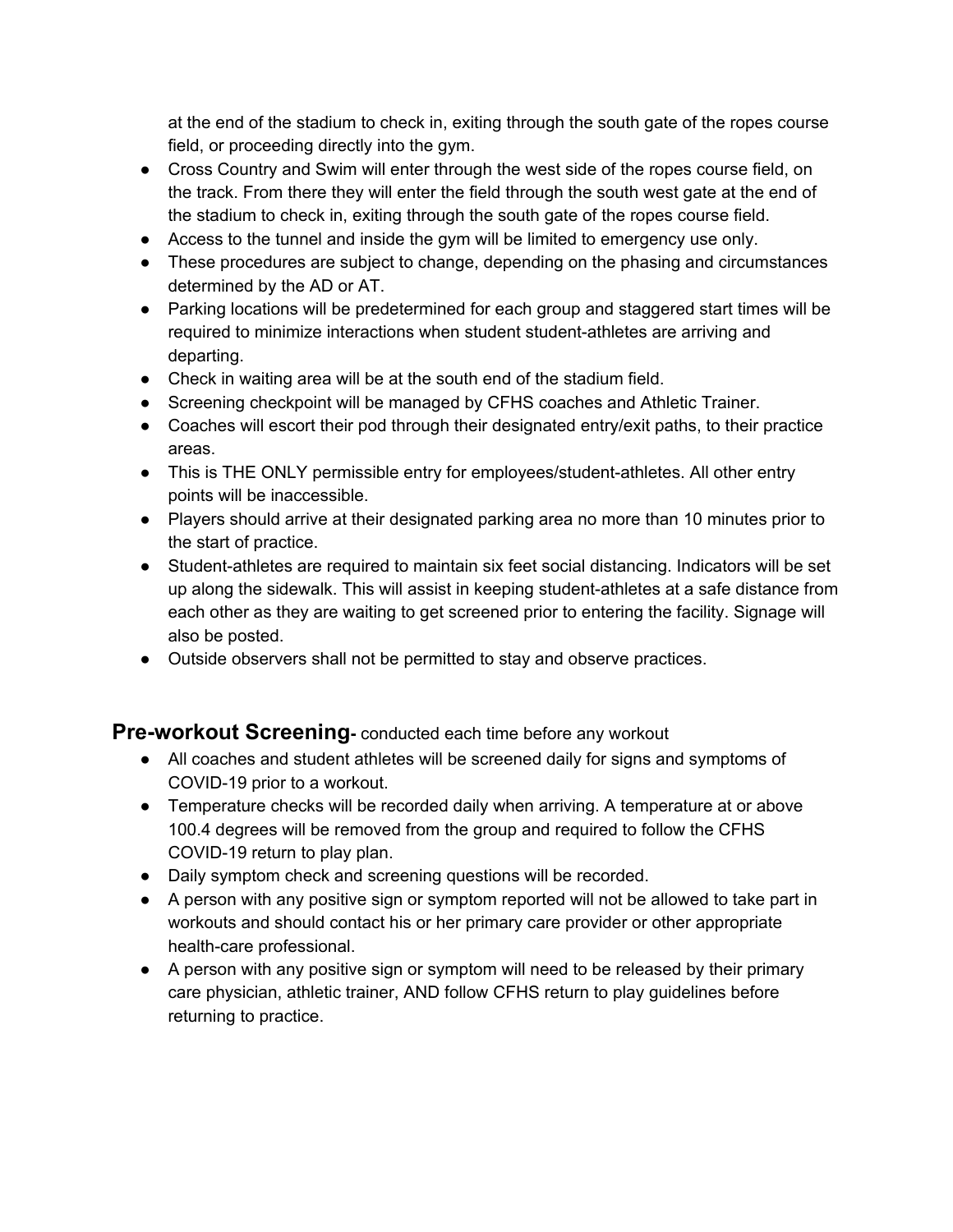### **Phase I**

- Low to moderate risk of infection at this participation level.
- No gathering of 10 or more people.
- ● Participants remain a minimum of 6 feet apart. If this is not possible indoors, then the maximum number of individuals in the room may need to be decreased until proper social distancing can occur.
- No Contact, focus on individual strength and conditioning.
- No gathering of more than 10 people at a time (inside or outside).
- Workouts should be conducted in pods 5-10 athletes always working out together.
- No sharing of water or equipment. Water will not be provided on campus.
- Practice times should be set to maximize social distancing.
- Maximum of 1 hours of conditioning per day per athlete.

## **Phase II**

- Increasing moderate risk of infection at this participation level.
- Small group training introduced.
- No more than 10 people in each pod/group.
- ● No gathering of more than 10 people at a time inside. Up to 50 individuals may gather outdoors for workouts.
- Participants remain a minimum of 6 feet apart at all times.
- Balls may be passed between participants and sanitized after each session.
- Sport Specific skills may be introduced.
- Physical contact should be avoided.
- No sharing of water or equipment. Water will not be provided on campus.
- Practice Times should be set to maximize social distancing.
- Maximum of 2 hours of conditioning per day per athlete.

### **Phase III**

- High risk of infection at this participation level.
- Introduction of controlled scrimmages/practice games
- Physical contact to be minimized
- No limitations on participants per field/court
- ● Recommended no travel to events that would require groups in vehicles, busses or individual cars/vans
- No sharing of water
- Practice times should be set to maximize social distancing.
- ● No student-athlete can begin Phase III until they have completed 8 days of Phase I or II training, meaning 2 hours of workouts for 8 days.